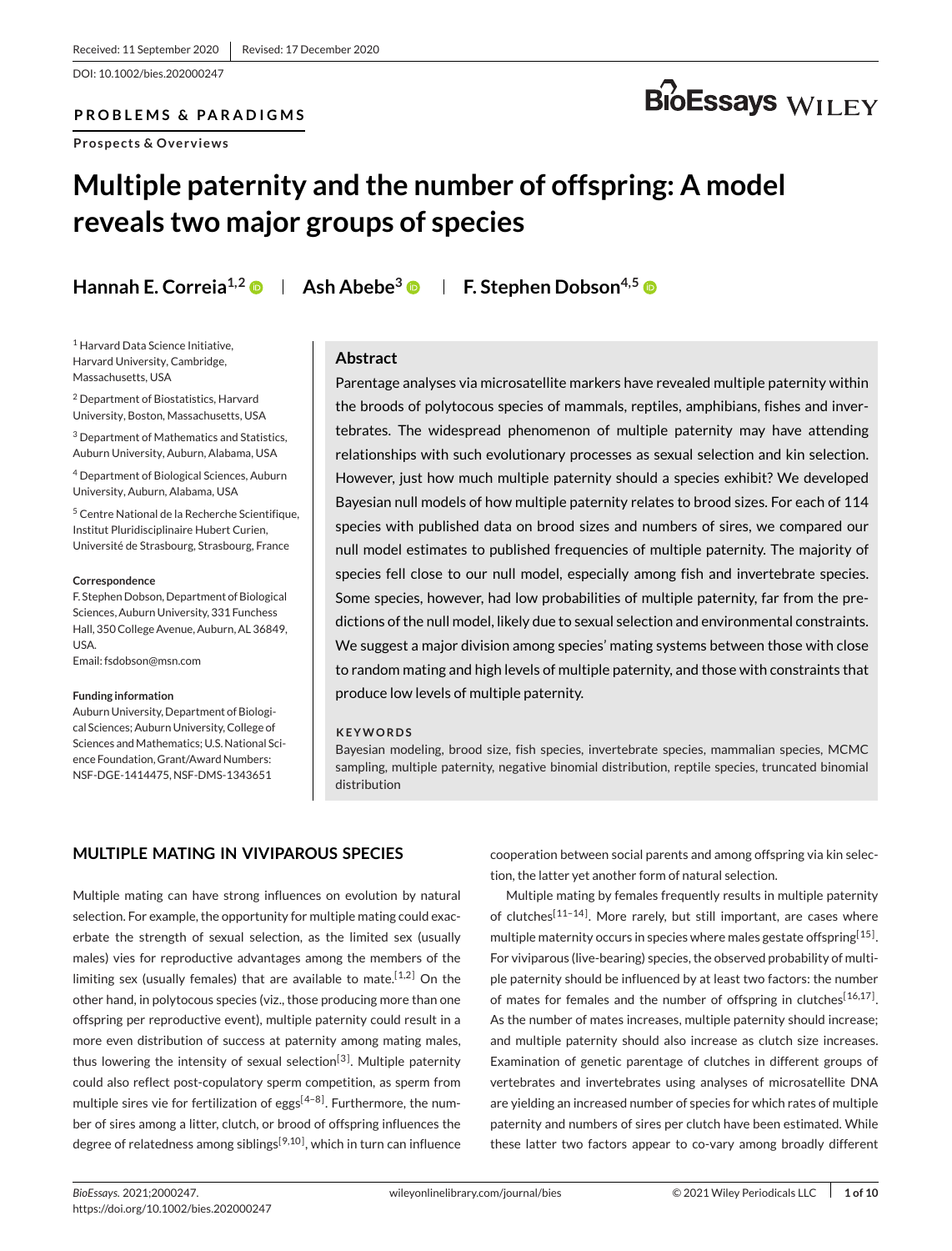**2 of 10** CORREIA ET AL.

taxonomic groups such as mammals, reptiles, and fish, they have not shown clear covariation within groups<sup>[12]</sup>. Avise and Liu<sup>[12-15]</sup> thus concluded that the benefits of multiple mating must be offset by logistical constraints on the number of mates that the offspring-nurturing sex can have.

# **Shortcomings of the "Fecundity limitation hypothesis" for multiple paternity**

Previous studies inferred multiple mating from genetic parentage analyses (reviewed and analyzed by Avise et al.<sup>[12,15,18]</sup>; summarized by Avise<sup>[19]</sup>). These studies reasoned that as the number of offspring for females increases, male competition for access to females should increase as well, so that species with larger brood sizes would have greater competition for matings by the limited sex, and thus greater probabilities of multiple paternity in their populations. Avise and Liu<sup>[15]</sup> termed their idea the "fecundity limitation hypothesis" and applied it among species by predicting that species with the greatest clutch sizes would have the highest probabilities of multiple paternity. Avise and Liu<sup>[12]</sup> also described benefits that accrue to the limiting sex from multiple paternity, including increased nuptial gifts, avoidance of mating with sterile males, "good gene" combinations in offspring, and promotion of genetic diversity among offspring. But the strongest benefits, they suggested, accrued to the limited sex (usually males) via increased reproductive success from mating with the most productive members of the limiting sex (usually females). Thus, they were convinced of "near universal" benefits of multiple paternity. The work of Avise and his colleagues was the first attempt at a theoretical approach to multiple paternity, but their framework for testing assumptions about multiple paternity may not have been entirely appropriate  $[16]$ .

Avise and his colleagues examined results on the number of sires (or dams in male-pregnant species), and not the number of mates per se. However, the probability of multiple paternity in a population depends on the number of mates for the limiting sex and the number of offspring that this choosy sex produces<sup>[16,17]</sup>. For example, in a study of Soay sheep that produced twins, the rate of multiple paternity was about 74%<sup>[20]</sup>. Under the assumption of an equal chance of paternity among an average of two mating males, the expected probability of multiple paternity for a litter would be 50%. At an average of four mates per female, however, the expected probability of multiple paternity would be 75%, close to the empirical population average. In both cases, each litter would have one or two fathers, since only cases of two offspring (twins) were examined. But two mates per female implies greater competition for matings than an average of four male mates, other things being equal, and thus stronger sexual selection. Compared to the number of mates for females, the number of sires (the number of successful mates) is a poor predictor of multiple paternity, because more than one sire simply means that multiple paternity exists; there is also no distinction between two or more than two sires when it comes to the rate of multiple paternity. Thus, the distinction between the numbers of mates and sires is important for understanding the evolution of different mating systems among species.

## **A new theoretical approach to multiple paternity across species**

Our purpose in the present study was to re-evaluate the significance of results from the reviews of Avise et al.  $[12,15,18]$ , using statistical tools that we developed previously<sup>[16]</sup> to appropriately construct a null model of multiple paternity. We applied the null model across species to estimate the expected number of mates that females should have under the assumption of an equal likelihood of success at fertilization by all mating males (i.e., each mating male has an equal chance of becoming a sire). The construction of a null model is important for testing the influence of biological mechanisms, including sexual selection and logistical constraints, on multiple paternity. Observed patterns of multiple paternity can then be compared against randomized data in which these mechanisms have been deliberately removed<sup>[21-23]</sup>. Specifically, we removed potential influences of biological mechanisms such as sexual selection and environmental constraints from multiple paternity by giving all mates an identical probability of siring an offspring in a given clutch. This eliminated such effects from influencing patterns of multiple paternity in the null model. Further, equal likelihood of siring success for the mates of the limited sex is a reasonable null hypothesis for testing alternative hypotheses about the probability of multiple paternity<sup>[16]</sup>. Large deviations from the null model may indicate parentage patterns that are non-random $^{[23]}$ , and thus might be influenced by processes like sexual selection, sperm competition, and environmental factors, all constraints on multiple paternity. We therefore considered several such species and examined specific behaviors that reveal the relationship between sexual selection and observed patterns of multiple paternity in these species.

Our null model approach for mammalian species showed that a positive but curvilinear and weak association of multiple paternity and litter size was predicted<sup>[16]</sup>. Avise and Liu<sup>[12]</sup> had predicted a significant positive correlation between probability of multiple paternity and numbers of offspring, and thus tested against a statistical null hypothesis of zero association with no additional information such as expected probabilities of multiple paternity. However, their results revealed a weak correlation that was not significant, close to our null model expectation. Some mammalian species exhibited much lower frequencies of multiple paternity than expected from our null model. It is in this latter group of species in which constraints on multiple paternity are to be  $found<sup>[16]</sup>$ . Constraints might include behaviors associated with sexual selection (e.g., male territoriality, dominance, or mate guarding when females are in estrus), sperm competition (e.g., precedence effects, such as bias for the first or last mating male), or environmental factors (e.g., low density or prolonged mating seasons, perhaps associated with patterns of food resource abundance or availability).

We revealed that for species with numbers of offspring above about 10–12, even low numbers of mating males produced expected probabilities of multiple paternity from the null model that were close to 100%<sup>[16]</sup>. Since the litter sizes of mammalian species varied from two to about ten, we could not expand the application of the null model to test observed patterns of multiple paternity in species with larger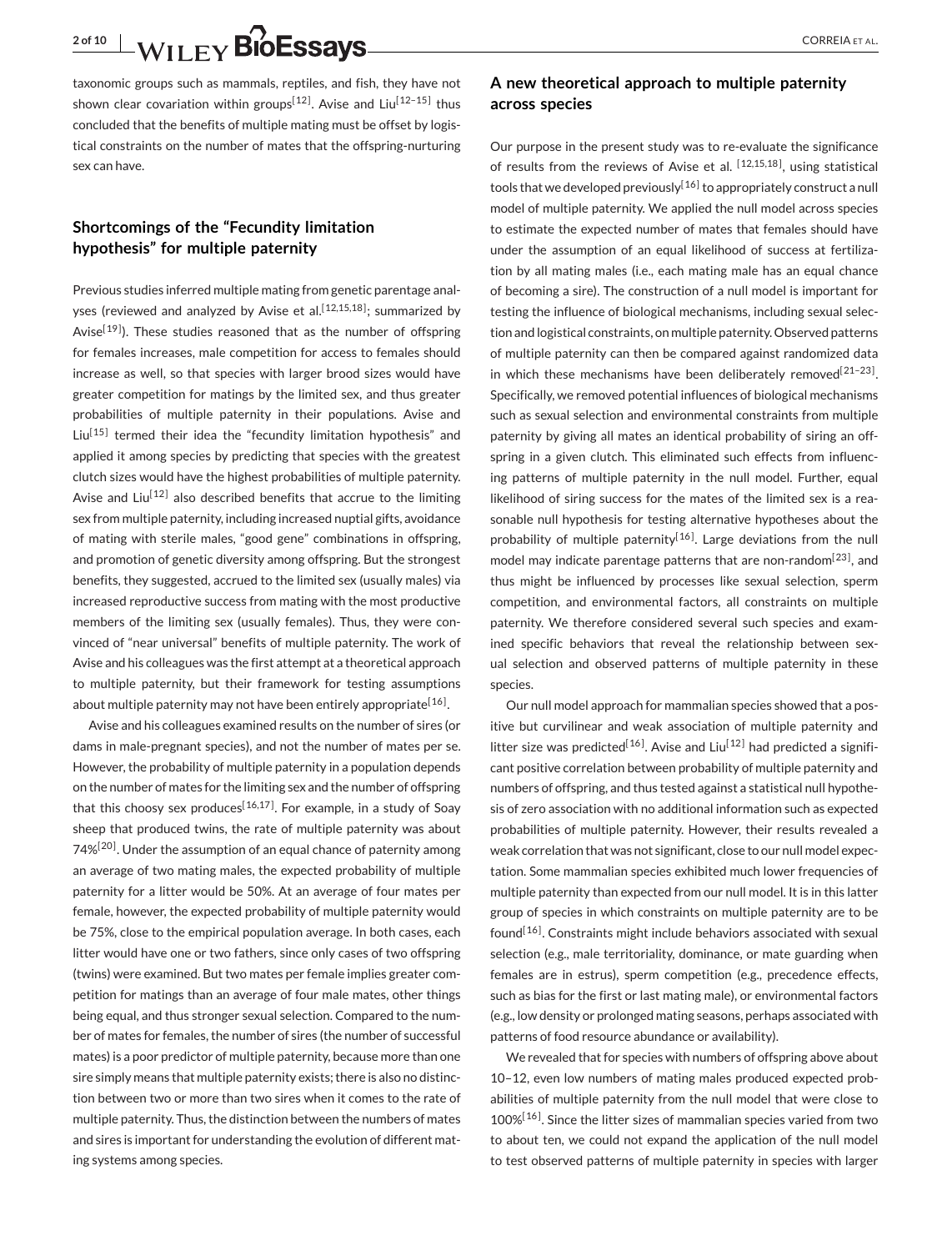clutch or brood sizes. Therefore, our primary purpose in the present work was to test the prediction that larger broods than those shown by mammals should exhibit high probabilities of multiple paternity under the null model assumption of an equal likelihood of successful fertilization by all mating males.We did this by reanalyzing the entire collection of datasets that Avise and his colleagues<sup>[12,15,18]</sup> presented for invertebrate and vertebrate (viz., fish, amphibian and reptile, and mammal) species, which provided a wide range of brood sizes and probabilities of multiple paternity across a variety of viviparous, ovoviviparous (producing live young from internally produced eggs), and oviparous (egglaying) animals.

## **THE NULL MODEL FOR MULTIPLE PATERNITY**

We began with the mean number of sires, estimated from microsatellite data and reported in the literature. The number of sires cannot be less than one for any clutch in the samples, nor could the number of sires be greater than the size of the clutch. Thus, we could model the number of sires with a zero-truncated binomial distribution<sup>[24]</sup>. The probability of siring any particular offspring is a function of clutch size and the probability of success among all possible sires, that is among some number of mates. Likewise, the probability of multiple paternity in any given clutch is also a function of clutch size and the probability of siring success given mating  $[16,17]$ . The primary assumption of our null model is an equal likelihood of siring success for every mated male (or mated female, for fish species with role-reversed mating systems<sup>[25]</sup>). Given values for the probability of multiple paternity and clutch size, the probability of success for possible sires can be derived numerically, as there is no closed-form solution. The distribution of the number of mates for clutches follows a negative binomial distribution, with a lower bound equal to the number of sires and no upper bound. The expected number of mates for a clutch of a given size is thus the mean number of sires divided by the probability of success for a mating male. Elsewhere, we gave the derivation of this expectation<sup>[16,17]</sup>.

For species with a known mean clutch size and mean number of sires per clutch, the above process will yield an expected relationship between the mean clutch size and the probability of multiple paternity. This is the expected relationship under equal likelihood of fertilization among mates, and thus is a "null model" for the probability of multiple paternity given a specific mean clutch size. We used Bayesian analyses with MCMC sampling to investigate the degree to which the real data deviated from the null model. Since multiple paternity studies often only include the number of clutches studied (*n*), mean clutch sizes (*λk*), and mean number of sires  $(\lambda_s)$ , clutches that resembled the observed data were simulated, where 10 × *n* clutches for each species had clutch sizes randomly generated using a Poisson distribution with mean of *λk*. We similarly generated the number of sires for each clutch from the mean (*λs*) for each species, using a truncated Poisson distribution with the minimum number of sires (*smin*) equal to one and the maximum number of sires (*smax*) equal to the generated clutch size. A beta distribution was used with parameters  $\alpha = 1$  and  $\beta = 1$  to yield an uninformative prior for the distribution of the probability of siring success

# **CORREIA ET AL. 3 of 10 CORREIA** ET AL. **3 of 10 BIOESSAYS** WILEY  $\frac{1}{3}$  **3 of 10**

(*q*). The generated clutch sizes (*K*) and number of sires (*S*) were used to obtain a posterior estimate of the probability of success for each possible sire (*q*). This value in turn was used to estimate the expected probability of multiple paternity  $(p_B)$ , given the mean clutch size. This process was applied individually to each species. The Bayesian MCMC estimation process is summarized in Figur[e 1.](#page-3-0) The Bayesian analyses used two chains with 1000 burn-in and 10,000 sampling iterations.

The above analytical procedure was applied to data from species that were reported in the literature (datasets from [12,15,18]). We eliminated three invertebrate species from the analyses, because estimated brood sizes were above 25,000 and approximated rather than counted. The samples of species and populations were as follows: mammals (species = 49, populations = 49); herps (species = 16, populations = 18); fish (species = 23, populations = 27); and invertebrates (species  $= 26$ , populations  $= 28$ ). To check the sensitivity of our null model results to the random generation of brood sizes and sires, we reran our analyses 50 times with different seeds and examined the consistency of the estimated probabilities of multiple paternity. Correlations between our original estimates and those subsequently generated were high (minimum  $\rho = 0.910$ ; maximum  $\rho = 0.916$ ; n = 114 species, 122 populations).

# **REVEALING A PATTERN OF ESTIMATED MULTIPLE PATERNITY ACROSS TAXA**

For each studied population, the core variables of the datasets were the proportion of clutches with multiple paternity (*p*), the mean number of sires per clutch ( $\lambda$ <sub>s</sub>), mean clutch size ( $\lambda$ <sub>*k*</sub>), and sample size (*n*). The major taxonomic groups represented were mammals, viviparous amphibians and reptiles, brooding fish (divided into male and female brooders), and a variety of brooding invertebrates (primarily arthropods and mollusks, with marine species highly represented). Where clutch size was described in words (e.g., "several thousand" or "dozens to hundreds") we approximated values given by Figure [3](#page-5-0) of<sup>[18]</sup> using WebPlotDigitizer software version 4.1 (available at [https://](https://automeris.io/WebPlotDigitizer) [automeris.io/WebPlotDigitizer\)](https://automeris.io/WebPlotDigitizer). Fish<sup>[15]</sup> and invertebrate<sup>[18]</sup> datasets were provided in tables; and mammal and "herp"[12] data were provided in online supporting information available from the PNAS journal website.

For mammalian species, mean litter sizes varied between two and ten. The mean number of sires for litters of individual species varied from one to 2.8. Many of the observed probabilities of multiple paternity fell below the Bayesian estimated  $p_B$ , though a few were above the mean and 95% credible interval expected for the null model (Figure [2\)](#page-3-0). "Herp" species were predominantly reptiles (a single amphibian was included<sup>[12]</sup>), and clutch sizes varied between about two and 34. The mean number of sires for clutches ranged from one to 4.3. Many of the species had observed probabilities of multiple paternity well below the  $p_B$  estimates from the null model, and only a few species were above the estimated null model and 95% credible interval. A cluster of six species in the sample (33% of the sample) exhibited both low clutch sizes and very low probabilities of multiple paternity (Figure [2\)](#page-3-0).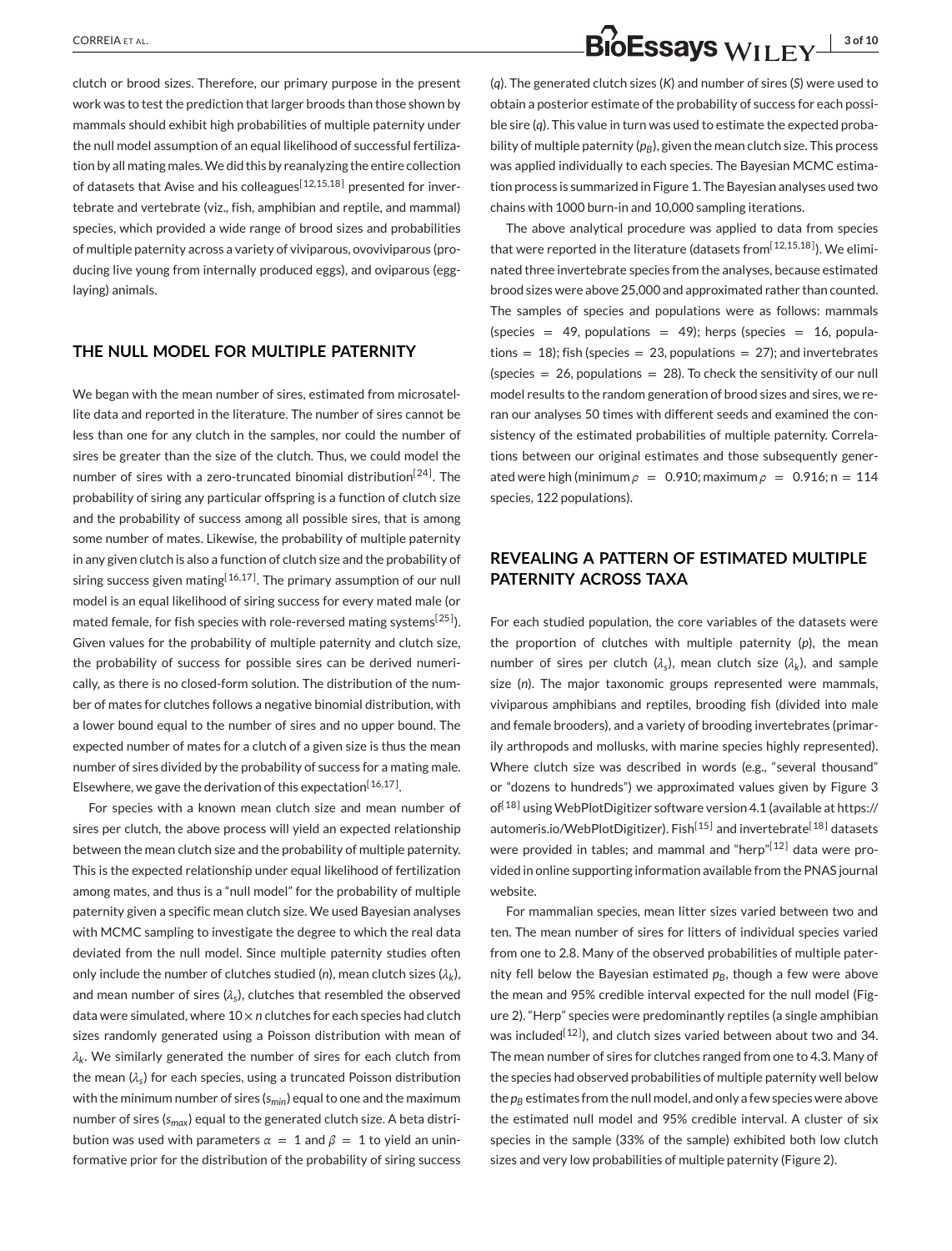<span id="page-3-0"></span>

**FIGURE 1** Bayesian process of estimating the success rate of mates (*q*). The Bayesian MCMC estimated number of mates (*M*) is calculated using the mean of the negative binomial distribution, which uses the generated number of sires (*S*) and Bayesian estimated *q* to generate a null distribution of the expected number of mates under the assumption of equal likelihood of successful fertilization by competing mates. The Bayesian estimated probability of multiple paternity ( $p_B$ ) is calculated using the known litter or clutch size ( $\lambda_k$ ) from the data and Bayesian estimated *q*. *T*[*a*, *b*] indicates the distribution is truncated to produce values in the interval [*a*, *b*]. *K* is the generated litter or clutch size.



**FIGURE 2** Bayesian MCMC estimated probability of multiple paternity ( $p<sub>B</sub>$ ) across litter sizes for all species (circles). The solid red line is a loess smoother of  $p_B$ . Blue solid lines represent the upper and lower limits of the 95% credible intervals. Diamonds are the original data values, and colors differentiate the four major taxonomic groupings.

Fish species contained examples of both male and female brooders, with clutch sizes ranging from about 12 to 2300. The mean number of sires (or dams, for role-reversed species) varied between one and nearly five. Over the range of clutch sizes, Bayesian estimates of probabilities of multiple paternity from our null model were flat, at about 90%. Only a few species fell well below the estimated  $p_B$  and credible 95% interval (Figure 2). Finally, invertebrate species contained a haphazard sample of marine and a few terrestrial species, with clutch sizes varying between about 12 and 25,000 (three species with vague larger brood sizes were omitted). Mean number of sires per clutch ranged

from one to nearly 20, and the Bayesian-estimated probabilities of multiple paternity from the null model were fairly flat and constant at about 90%. Again, only a few species data points fell below the estimates of  $p_B$  from the null model and its 95% credible interval (Figure 2).

#### **TESTING AGAINST THE NULL MODEL**

The key to understanding species with lower-than-expected multiple paternity values from our null model lies in non-random mating that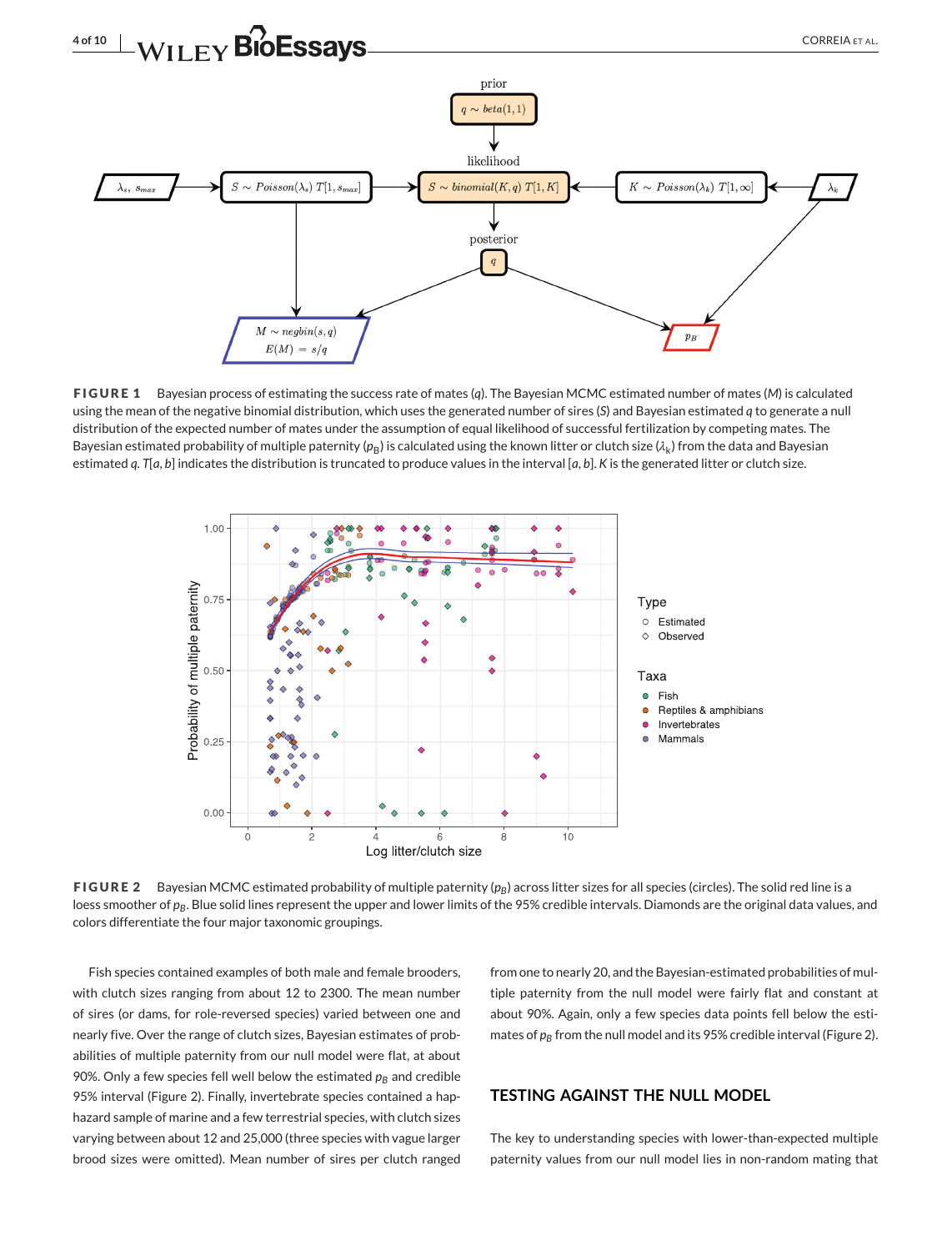causes a strong bias in the distribution of siring success. With this in mind, we turn to a case consideration of studies where the probability of multiple paternity is especially low and contrast them with species not dissimilar from the null model. For this, we identified species that deviated from the null model by looking at the effect size (Hedges' *g*) of the difference between the null model estimated  $p<sub>B</sub>$  and the observed probability of multiple paternity *p* in the studied populations (Figure [3\)](#page-5-0). Random effects meta-analyses using the method of restricted maximum likelihood (REML) were used to calculate overall differences for the groups.We examined Hedges' *g* to eliminate bias due to differences in sample size among studies<sup>[26]</sup>. We report its mean and 95% confidence interval. Species with 100% and 0% observed multiple paternity values from the data were excluded from the meta-analyses, since for these species there was no variation in multiple paternity. All metaanalyses were performed using the *metafor* package<sup>[27]</sup> in R.<sup>[28]</sup>

# **The link with sexual selection – mammalian case studies**

The observed multiple paternity of a small mammal, the red squirrel (*Tamiasciurus hudsonicus*), was very close to the expected probability of multiple paternity from our null model. The species is polygnyandrous, in which both males and females mate with multiple sexual partners during an annual mating season<sup>[29]</sup>. Males and females of this species live on solitary territories and are generally considered asocial<sup>[30]</sup>. Females are in estrus for a single day, and they are subjected to "mating chases" by several males<sup>[31]</sup>. An average of about six males mate per estrous female, with an average of about 23 copulations. Litter size averages about three offspring, and each litter has an average of 2.3 sires. The sexes are very similar in size<sup>[32,33]</sup>, as expected for mammalian species when sexual selection is extremely weak $[34]$ . The deviation of the probability of multiple paternity from that expected under our null model is trivial (Hedges'  $g = 0.02$ ; Figure [3\)](#page-5-0).

The red squirrels contrast with Columbian ground squirrels (*Urocitellus columbianus*), a polygynandrous species in which both males and females are capable of both single and multiple mating<sup>[35]</sup> (F.S. Dobson, personal observations). Females live in small matrilineal groups of adjacent but individually territorial close relatives ("kin clusters" $[36,37]$ ), and subadult males are the predominant dispersers (reviewed by<sup>[38]</sup>). Males are combative when females are in estrus, and attempt to guard them from other males, but with limited success<sup>[39]</sup> (F.S. Dobson, personal observations). Adult females mate with from one to up to eight males when in estrus and have an average of three offspring per litter<sup>[35]</sup>. Significant but mild sexual size dimorphism favors males<sup>[40]</sup> and likely indicates sexual selection on male body  $size^{[41]}$ . The probability of multiple paternity is significantly different from that expected under the null model, but the size of the effect is small to moderate (Hedges'  $g = 0.30$ ; Figure [3\)](#page-5-0).

Among mammals, European wild boar (*Sus scrofra*) contrast strongly with the two squirrel species in the probability of multiple paternity. Wild boar exhibit a common social pattern among mammalian species of local social groups that contain closely associated females,

likely matrilineal relatives<sup>[42]</sup>, and adult males that are unrelated immigrants<sup>[43]</sup>. Litter size is high for the size of the species, at an average of 5.5 piglets per birth<sup> $[44]$ </sup>. Males are highly aggressive and much larger and different in external appearance (a mane runs down the back), compared to females<sup>[45,46]</sup>, thus likely reflecting strong sexual selection<sup>[34]</sup>. Although several males within a locality can be successful at producing offspring, there is a low probability of multiple paternity<sup>[43]</sup>, perhaps facilitated by intrasexual aggression and mate guarding among the males. The deviation of the probability of multiple paternity from that expected from the null model is high and has a very large effect size (Hedges'  $g = 2.17$ ; Figure [3\)](#page-5-0). While anecdotal, the comparison of the squirrels and wild boar reflects our expectation for low multiple paternity associated with evidence of relatively strong sexual selection.

Another contrast to the polygynandrous squirrel species is the European brown bear (*Ursus arctos*). Brown bears in Scandinavia are large-bodied, solitary carnivores<sup>[47]</sup> that occur at very low spatial densities<sup>[48]</sup>. Although they exhibit a slight matrilineal social structure, with kin females settling nearby one another and males dispersing widely, the mean home range covers more than 400 km<sup>2</sup> and overlap of female ranges is only about  $25\%^{[47]}$ . Even though average litter size is relatively low at a little less than two and a half young, the estimate of multiple paternity is relatively low at 14.5% of litters<sup>[49]</sup>. Males are usually about twice the body mass of females<sup>[50]</sup>. The deviation of the probability of multiple paternity from that expected from the null model is high and has a very strong effect (Hedges' *g* = 1.36; Figure [3\)](#page-5-0). Although lacking the group-based social structure of the wild boar, brown bears similarly deviate strongly from the null model, perhaps due to being so thinly spread over their landscape and strong sexual selection.

## **The link with sexual selection – case studies for reptiles and fish**

In reptiles, southern water skinks (*Eulamprus tympanum*) are polygynandrous and fit fairly close to the expected probability of multiple paternity from our null model. In water skinks, both overlapping male and female territories occur, as well as "floaters" of both sexes that do not defend territories (a majority, 72.5% of the population, are floaters<sup>[51]</sup>). Estimates of multiple paternity vary between about 65% and 82%, relatively high for a species with a mean clutch size of only 3.2 offspring<sup>[52]</sup>. Further, the mean number of sires for these small clutches averages around 1.7. Although males exhibit tactics to limit access to females, such as territorial behaviors, multiple mating by females does not appear to be significantly constrained by low densities<sup>[51]</sup>. Although the probability of multiple paternity is slightly different from that expected under the null model, the effect is small (Hedges'  $g = 0.21$ ; Figure [3\)](#page-5-0).

We contrast the strongly polygynandrous mating system of southern water skinks with the largely monogamous mating system of Cunningham's skinks (*Egernia cunninghami*). The latter species lives in groups of eight to nine adults but has only slight polygyny (four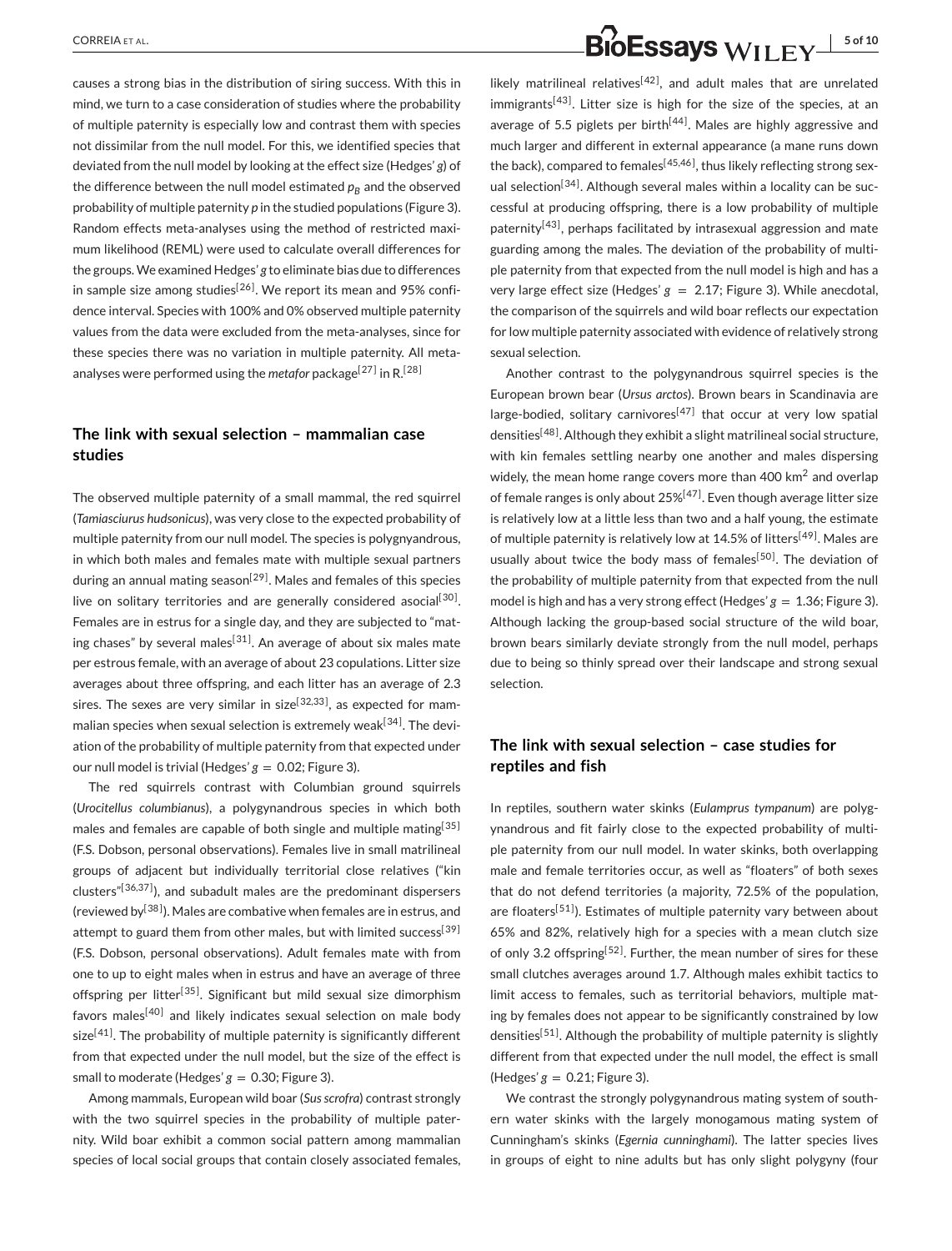# <span id="page-5-0"></span>**6 of 10 WILEY BIOESSAyS**



**FIGURE 3** Hedges' effect sizes and 95% confidence intervals for the difference of the observed probability of multiple paternity (*p*) from the Bayesian MCMC estimated probability of multiple paternity (p<sub>B</sub>) calculated for each population within mammals, reptiles and amphibians, fish, and invertebrates. Species with 100% and 0% observed multiple paternity values were excluded. Species are ordered by increasing average clutch size.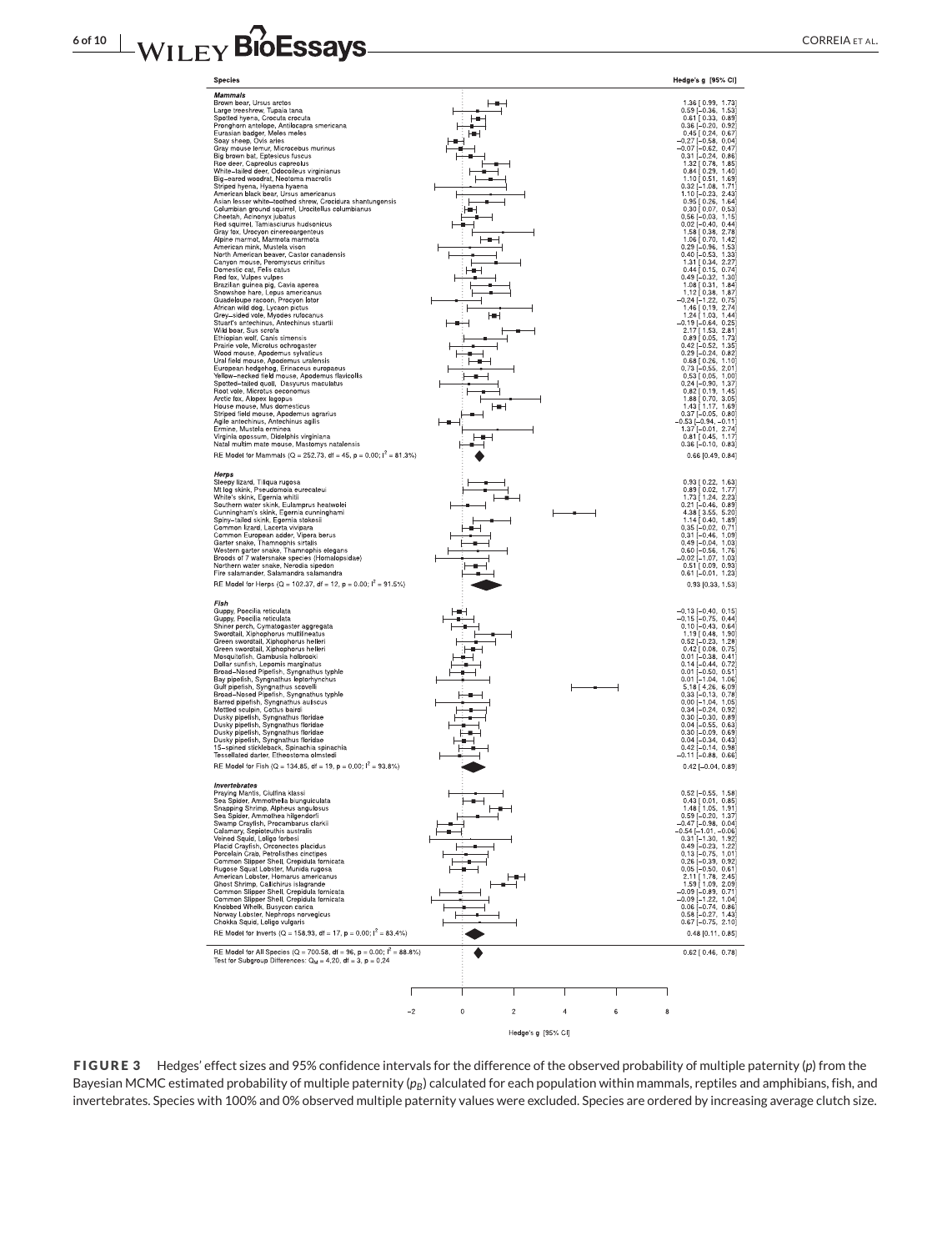cases among 34 males) and even rarer multiple paternity of the small clutches that females produce (clutch size averages 3.4, and a single case of multiple paternity occurred among 38 clutches  $= 2.6\%$  multiple paternity<sup>[53]</sup>). Further, most surviving pairs stay together for a subsequent annual breeding season (26 of 30 couples  $= 88.9\%$ ). Cunningham's skink exhibits a probability of multiple paternity that is very different from that expected under the null model, as reflected by a very large effect size (Hedges'  $g = 4.38$ ; Figure [3\)](#page-5-0).

Finally, a comparison of gulf and dusky pipefish (*Syngnathus scovelli* and *S. floridae*, respectively) is instructive, as both species are malepregnant and exhibit "role reversal" in sex roles of breeding adults. Gulf pipefish had an extremely low probability of multiple maternity (25.0%), far below the expected value from our null hypothesis (a very large effect size for the difference, Hedges'  $g = 5.18$ , Figure [3\)](#page-5-0). Dusky pipefish, on the other hand, have a high rate of multiple maternity (72.7%–84.6%) at near the predicted value from the null model (small to moderate effect sizes, Hedges'  $g = 0.04-0.30$ , Figure [3\)](#page-5-0). Both species have a mating system based on the male pouch-brooding eggs that they receive from females, so the intensity of sexual competition for mates should be indicated by sexually selected dimorphism of the  $f$ emales<sup>[54]</sup>. Evidence from sexual dimorphism suggests that female gulf pipefish have been under stronger sexual selection, with choosy males and displaying females, thus indicating an association of sexual competition among females for male mates<sup>[54,55]</sup>. Dusky pipefish, on the other hand, exhibit little dimorphism, at least in size<sup>[56]</sup>. So, it appears that the mating system of gulf pipefish, which is characterized by matings of single males and females, likely has strong sexual competition that contributes to a low probability of multiple maternity. Density is unlikely to play a major role in availability of male mates for females, since the density of gulf pipefish is much higher than the more polygynandrous dusky pipefish<sup>[57]</sup>.

## **Distance from the null is important for a theory of multiple paternity**

These case studies reflect a general pattern that ranges from species with expected high rates of multiple paternity to species with socially or spatially restricted opportunities for matings that lead to low rates of multiple paternity. The key to limitation of multiple paternity appears to be success of males at limiting the number of potential mates of females, likely through behavioral means. Cases far from the null model predictions of  $p_B$  have low values of not only  $p$ , but also of *s*. These cases appear to be associated with behavioral tactics that restrict not only the number of sires, but also the number of likely mates. These include aggressive social dominance (wild boar $^{[43]}$ ), mate guarding (Columbian ground squirrels<sup>[39]</sup>), and probably territorial behavior (Columbian ground squirrels<sup>[58,59]</sup>). For large and asocial mammalian carnivores, low local population densities may limit the number of male mates available to females (brown bears<sup>[49]</sup>) and provide examples of logistic constraints on multiple paternity<sup>[16]</sup>. These types of behavioral and environmental influences on matings of receptive females, when unsuccessful, can lead to more broadly dispersed

# CORREIA ET AL. **7 of 10**<br>**CORREIA** ET AL. **7 of 10**

reproductive success among males, such as the mating chases of red squirrels and the highly mobile behaviors of floaters among southern water skinks.

## **THE RACE FOR MATES: SUCCESS MATTERS**

For many species, we found that the probability of multiple paternity was in fairly close agreement with our null model, which indicates that we cannot reject the null hypothesis that these species have mating patterns that exhibit close to what we would expect if there were equal likelihood of fertilization success among competing mates. Thus, our primary conclusion is that expected rates of multiple paternity are widespread and high among most polytocous species. However, several species showed lower than expected rates of multiple paternity that likely reflect social or environmental limits on the success of mates. In every major taxon that Avise and his colleagues examined<sup>[12,15,18]</sup>, we found species for which the probability of multiple paternity was far below what would be expected from their clutch size and estimated number of mates (the latter based on equal probability of success of males, which was estimated from the mean number of sires). The discovery of multiple paternity was considered exciting, because it showed that multiple sires were possible, hence implying possible influences on competition for mates and associated phenomena like sperm competition. But perhaps behavioral ecologists should have been surprised that the phenomenon of multiple paternity was not more widespread among polytocous species, as our null model suggests.

Our specific prediction from analyses of mammalian species<sup>[16]</sup> was that the expected probability of multiple paternity, given the litter size and estimated number of mates for each species, would be close to 100% when clutch sizes were over about 10–12 offspring. In the combined analysis of species from a variety of major taxa, the clutch size above which the highest rates of multiple paternity would be expected is slightly over 100. The mammalian species in<sup>[12]</sup> had a range of mean litter sizes from two to about 10 (the mean for 49 species was about four). In this case and with an equal likelihood of siring success among males, we found a positive association of the probability of multiple paternity and mean litter size (Figure [2\)](#page-3-0). For reptiles, the range of mean clutch sizes was about two to 33 (the mean across 18 species was about 10), again with an increasing association with the probability of multiple paternity, given the assumption of equal likelihood of fertilization success. For viviparous fish, the expected association of probability of multiple paternity and clutch size under an equal chance of success among mating males was relatively flat and maximal. The range of mean clutch sizes was 13 to 40,000 (the mean for 29 species was about 1850). For a variety of invertebrate species in several major taxa and with even more extreme brood sizes, the probability of multiple paternity again fell within the plateau of high expected values across different brood sizes<sup>[18]</sup>.

Avise and Liu<sup>[12,15]</sup> suggested that multiple paternity should have competitive advantages for both males and females via the process of sexual selection, but also perhaps be constrained logistically by the life history and ecology of particular species. The idea was that males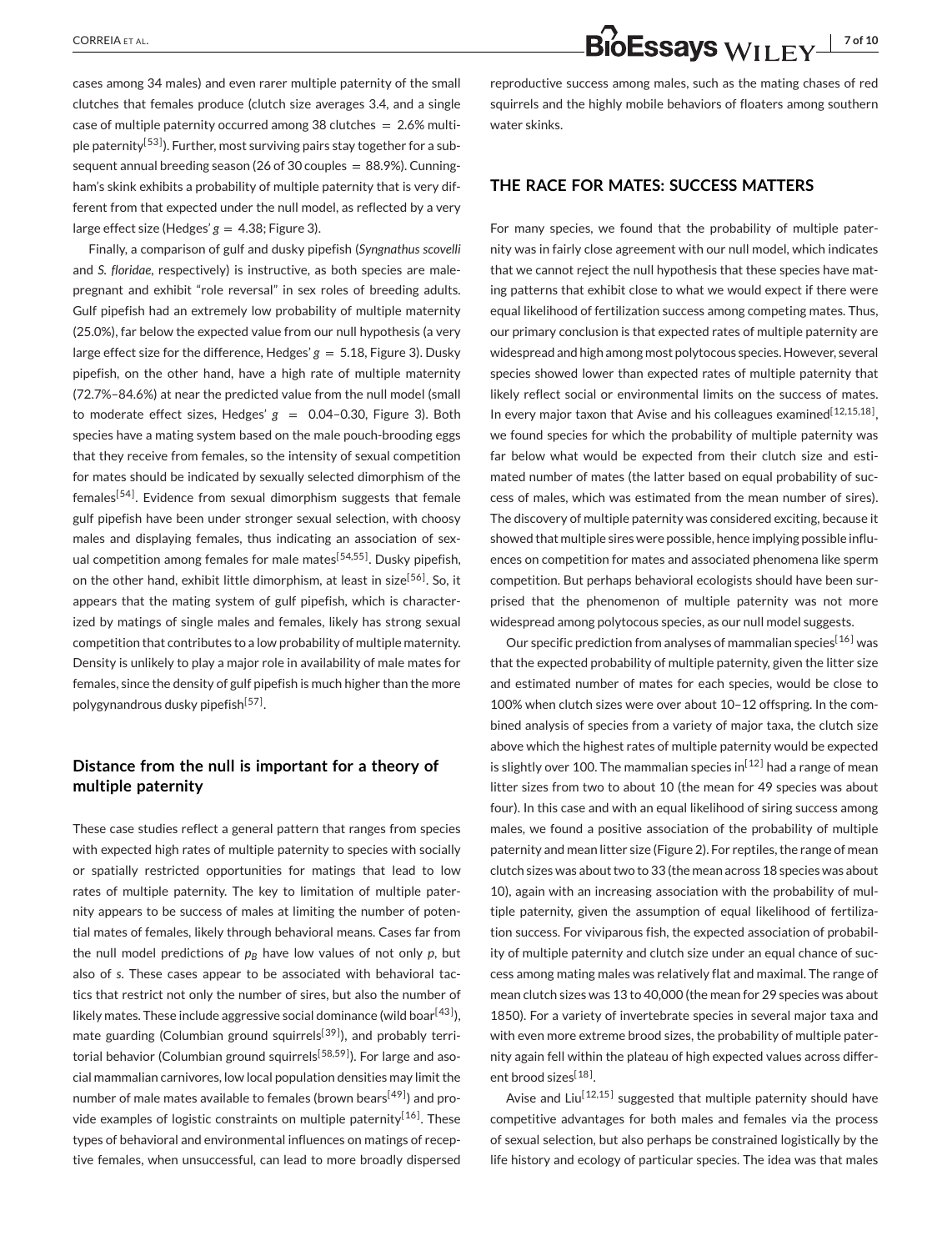<span id="page-7-0"></span>would compete more for highly productive polytocous females, and that this would lead to higher probabilities of multiple paternity in populations. Faced with a lack of increases in probabilities of multiple paternity with clutch size, they suggested that there must be balancing logistical constraints. Our null model suggests, however, that high probabilities of multiple paternity is what we would expect if the likelihood of success of mating males was even, given the basic results presented in paternity studies: mean litter size, mean number of sires among clutches, and percent of multiple paternity in populations. Further, our null model explains the basically flat relationship that was found for fish species<sup>[12]</sup> and invertebrates<sup>[18]</sup>. What needs explanation is not those cases in which the probability of multiple paternity is high or fairly constant among species with high clutch sizes, but cases where it is especially low.

We suggest that both intra-sexual competition before mating and sperm competition after mating should result in lower probabilities of multiple paternity. But these two processes should have profoundly different influences. Before mating, competition among the limited sex (usually males) limits the number of mating males. When these males are successful, female choice becomes relatively limited, and the mean number of potential sires decreases. Thus, sexual selection acts against a high probability of multiple paternity. When males are unsuccessful at sequestering female mates, however, more males may potentially mate and the probability of multiple paternity may be quite high. Whether the potential for more mating males is met, however, depends on female choice. Thus, it is not the intensity of competition per se that influences multiple paternity, but how successful males are in their intra-sexual competition for access to female mates. In addition, those species with logistical constraints such as low population densities, widespread and non-overlapping ranges of the sexes, or other ecological characteristics that limit mating contacts, should also exhibit relatively low rates of multiple paternity. In this way, the influences of sexual selection and logistical constraints should produce the same effect: a lowering of the probability of multiple paternity. Sexual competition and logistical constraints might likely be reflected through a reduction in number of mating males with individual females.

Sperm competition, and thus the distribution of the number of sires, could be influenced by the timing, duration, and frequency of mating events. Mate guarding may limit the number of mates (and thus sires), but it also changes the timing of mating with other males, perhaps increasing the success of the guarding male. In this case, his sperm get an advantage, even though the female may go on to mate with other males. Cases of first and last mating male fertilization advantage may be produced by such male and female behavior (e.g., females may accept or avoid such guarding). So, the distribution of male success at mating may be influenced by the behaviors of both males and females, as well as by sperm characteristics<sup>[\[2\]](#page-8-0)</sup>.

#### **CONCLUSIONS AND OUTLOOK**

Our thesis going forward is that the major division in mating systems may not be the difference between monogamy and polygyny, as has

traditionally been envisioned<sup>[1]</sup>. This division is simply between a male's sequestering ability or female preference for a single mate, whether this results in a single female or a few females per male. Rather, the more fundamental division is perhaps between those species in which male and female matings produce polygynandry, a phenomenon in which both sexes mate with several partners (and with high rates of multiple paternity), and largely exclusive mating partners that exhibit either male sequestering or female choice for a single partner. Our examples show how the latter can come about when behavioral tactics of males or female preference for single males results in mating patterns that are non-random.

#### **ACKNOWLEDGMENTS**

The research was based upon work supported in part by the National Science Foundation under Grant No. NSF-DMS-1343651 (US-Africa Masamu Advanced Study Institute (MASI) and Workshop Series in Mathematical Sciences). Also contributing funding for our participation in MASI were the Department of Biological Sciences and the College of Sciences and Mathematics at the Auburn University. We also thank Alan Wilson and the students in his MetaAnalysis course at the Auburn University. HEC was supported by a U.S. National Science Foundation predoctoral fellowship Grant No. NSF-DGE-1414475.

#### **CONFLICT OF INTEREST**

The authors have declared no conflict of interest.

#### **AUTHOR CONTRIBUTIONS**

Hannah Correia, Ash Abebe, and F. Stephen Dobson designed the research and analyzed the data, and all authors contributed to writing the paper.

#### **DATA AVAILABILITY STATEMENT**

All data are previously published and available in the following articles: Avise, J.C., and Liu, J.X. (2010). Multiple mating and its relationship to alternative modes of gestation in male-pregnant versus femalepregnant fish species. *Proceedings of the National Academy of Sciences of the USA*, 107, 18915–18920. Avise, J.C., and Liu, J.X. (2011). Multiple mating and its relationship to brood size in pregnant fishes versus pregnant mammals and other vivparous vertebrates. *Proceedings of the National Academy of Sciences of the USA*, 108, 7091–7095. Avise, J.C., Tatarenkov, A., and Liu, J.X. (2011). Multiple mating and clutch size in invertebrate brooders versus pregnant vertebrates. *Proceedings of the National Academy of Sciences of the USA*, 108, 11512–11517.

#### **ORCID**

*Hannah E. Correi[a](https://orcid.org/0000-0003-3476-3674)* <https://orcid.org/0000-0003-3476-3674> *Ash Abebe* <https://orcid.org/0000-0001-5759-2383> *F. Stephen Dobson* <https://orcid.org/0000-0001-5562-6316>

#### **REFERENCES**

1. Emlen, S. T., & Oring, L. W. (1977). Ecology, sexual selection, and the evolution of mating systems. *Science*, *197*(4300), 215–223.JSTOR.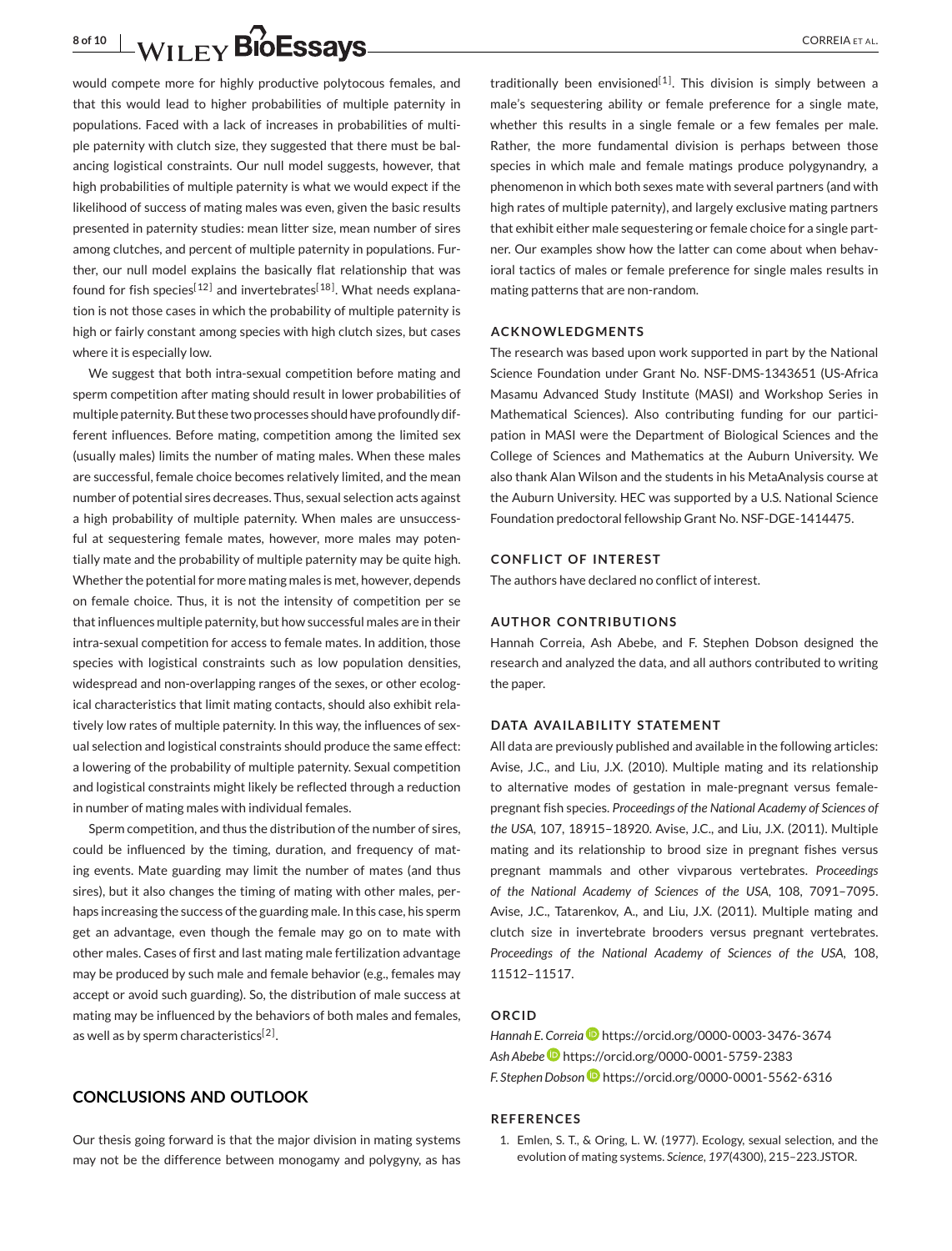- <span id="page-8-0"></span>2. Puurtinen, M., & Fromhage, L. (2017). Evolution of male and female choice in polyandrous systems. *Proceedings of the Royal Society B: Biological Sciences*, *20162174*(1851), 28420162174. [https://doi.org/10.](https://doi.org/10.1098/rspb.2016.2174) [1098/rspb.2016.2174](https://doi.org/10.1098/rspb.2016.2174)
- 3. Wade, M. J., & Arnold, S. J. (1980). The intensity of sexual selection in relation to male sexual behaviour, female choice, and sperm precedence. *Anim. Behav.*, *28*(2), 446–461. [https://doi.org/10.1016/S0003-](https://doi.org/10.1016/S0003-3472(80)80052-2) [3472\(80\)80052-2](https://doi.org/10.1016/S0003-3472(80)80052-2)
- 4. Schwartz, J. M., McCracken, G. F., & Burghardt, G. M. (1989). Multiple paternity in wild populations of the garter snake, *Thamnophis sirtalis*. *Behav. Ecol. Sociobiol.*, *25*(4), 269–273. [https://doi.org/10.1007/](https://doi.org/10.1007/BF00300053) [BF00300053](https://doi.org/10.1007/BF00300053)
- 5. Olsson, M., Gullberg, A., & Tegelströ, H. (1994). Sperm competition in the sand lizard, *Lacerta agilis*. *Anim. Behav.*, *48*(1), 193–200. [https://doi.](https://doi.org/10.1006/anbe.1994.1226) [org/10.1006/anbe.1994.1226](https://doi.org/10.1006/anbe.1994.1226)
- 6. Macías-Garcia, C., & Saborío, E. (2004). Sperm competition in a viviparous fish. *Environ. Biol. Fishes*, *70*(3), 211–217[. https://doi.org/10.](https://doi.org/10.1023/B:EBFI.0000033335.58813.fc) [1023/B:EBFI.0000033335.58813.fc](https://doi.org/10.1023/B:EBFI.0000033335.58813.fc)
- 7. Adams, E. M., Jones, A. G., & Arnold, S. J. (2005). Multiple paternity in a natural population of a salamander with long-term sperm storage. *Mol. Ecol.*, *14*(6), 1803–1810. [https://doi.org/10.1111/j.1365-294X.2005.](https://doi.org/10.1111/j.1365-294X.2005.02539.x) [02539.x](https://doi.org/10.1111/j.1365-294X.2005.02539.x)
- 8. Dean, M. D., Ardlie, K. G., & Nachman, M. W. (2006). The frequency of multiple paternity suggests that sperm competition is common in house mice (*Mus domesticus*): Multiple paternity and multiple mating in mice. *Mol. Ecol.*, *15*(13), 4141–4151. [https://doi.org/10.1111/j.1365-](https://doi.org/10.1111/j.1365-294X.2006.03068.x) [294X.2006.03068.x](https://doi.org/10.1111/j.1365-294X.2006.03068.x)
- 9. Dillard, J. R., & Westneat, D. F. (2016). Disentangling the correlated evolution of monogamy and cooperation. *Trends Ecol. Evol.*, *31*(7), 503– 513.<https://doi.org/10.1016/j.tree.2016.03.009>
- 10. Reid, J. M., Bocedi, G., Nietlisbach, P., Duthie, A. B.,Wolak, M. E., Gow, E. A., & Arcese, P. (2016). Variation in parent-offspring kinship in socially monogamous systems with extra-pair reproduction and inbreeding: Variation in parent-offspring kinship. *Evolution*, *70*(7), 1512–1529. <https://doi.org/10.1111/evo.12953>
- 11. Uller, T., & Olsson, M. (2008). Multiple paternity in reptiles: Patterns and processes: Multiple paternity in natural populations. *Mol. Ecol.*, *17*(11), 2566–2580. [https://doi.org/10.1111/j.1365-294X.2008.](https://doi.org/10.1111/j.1365-294X.2008.03772.x) [03772.x](https://doi.org/10.1111/j.1365-294X.2008.03772.x)
- 12. Avise, J. C., & Liu, J.-X. (2011). Multiple mating and its relationship to brood size in pregnant fishes versus pregnant mammals and other viviparous vertebrates. *Proc. Natl. Acad. Sci. USA*, *108*(17), 7091–7095. <https://doi.org/10.1073/pnas.1103329108>
- 13. Coleman, S. W., & Jones, A. G. (2011). Patterns of multiple paternity and maternity in fishes: Multiple paternity and maternity. *Biol. J. Linn. Soc.*, *103*(4), 735–760. [https://doi.org/10.1111/j.1095-8312.](https://doi.org/10.1111/j.1095-8312.2011.01673.x) [2011.01673.x](https://doi.org/10.1111/j.1095-8312.2011.01673.x)
- 14. Taylor, M. L., Price, T. A. R., & Wedell, N.(2014). Polyandry in nature: A global analysis. *Trends Ecol. Evol.*, *29*(7), 376–383. [https://doi.org/10.](https://doi.org/10.1016/j.tree.2014.04.005) [1016/j.tree.2014.04.005](https://doi.org/10.1016/j.tree.2014.04.005)
- 15. Avise, J. C., & Liu, J.-X. (2010). Multiple mating and its relationship to alternative modes of gestation in male-pregnant versus femalepregnant fish species. *Proc. Natl. Acad. Sci. USA*, *107*(44), 18915– 18920.<https://doi.org/10.1073/pnas.1013786107>
- 16. Dobson, F. S., Abebe, A., Correia, H. E., Kasumo, C., & Zinner, B. (2018). Multiple paternity and number of offspring in mammals. *Proceedings of the Royal Society B: Biological Sciences*, *20182042*(1891), 28520182042. [https://doi.org/10.1098/rspb.2018.](https://doi.org/10.1098/rspb.2018.2042) [2042](https://doi.org/10.1098/rspb.2018.2042)
- 17. Abebe, A., Correia, H. E., & Dobson, F. S. (2019). Estimating a key parameter of mammalian mating systems: The chance of siring success for a mated male. *Bioessays*, *41*(12), 1900016[. https://doi.org/10.1002/](https://doi.org/10.1002/bies.201900016) [bies.201900016](https://doi.org/10.1002/bies.201900016)
- 18. Avise, J. C., Tatarenkov, A., & Liu, J.-X. (2011). Multiple mating and clutch size in invertebrate brooders versus pregnant vertebrates. *Proc.*

*Natl. Acad. Sci. USA*, *108*(28), 11512–11517. [https://doi.org/10.1073/](https://doi.org/10.1073/pnas.1109216108) [pnas.1109216108](https://doi.org/10.1073/pnas.1109216108)

- 19. Avise, J. C. (2013). *Evolutionary perspectives on pregnancy*. Columbia University Press.
- 20. Pemberton, J. M., Coltman, D. W., Smith, J. A., & Pilkington, J. G. (1999). Molecular analysis of a promiscuous, fluctuating mating system. *Biol. J. Linn. Soc.*, *68*(1–2), 289–301. [https://doi.org/10.1111/j.1095-8312.](https://doi.org/10.1111/j.1095-8312.1999.tb01170.x) [1999.tb01170.x](https://doi.org/10.1111/j.1095-8312.1999.tb01170.x)
- 21. Harvey, P. H., Colwell, R. K., Silvertown, J. W., & May, R. M. (1983). Null models in ecology. *Annual Review of Ecology and Systematics*, *14*, 189– 211.JSTOR.
- 22. Connor, E. F., & Simberloff, D. (1986). Competition, scientific method, and null models in ecology: Because field experiments are difficult to perform, ecologists often rely on evidence that is nonexperimental and that therefore needs to be rigorously evaluated. *Am. Sci.*, *74*(2), 155– 162.JSTOR.
- 23. Gotelli, N. J. (2001). Research frontiers in null model analysis. *Global Ecol. Biogeogr.*, *10*(4), 337–343. [https://doi.org/10.1046/j.1466-822X.](https://doi.org/10.1046/j.1466-822X.2001.00249.x) [2001.00249.x](https://doi.org/10.1046/j.1466-822X.2001.00249.x)
- 24. Finney, D. J. (1947). The Truncated Binomial Distribution. *Annals of Eugenics*, *14*(1), 319–328. [https://doi.org/10.1111/j.1469-1809.1947.](https://doi.org/10.1111/j.1469-1809.1947.tb02410.x) [tb02410.x](https://doi.org/10.1111/j.1469-1809.1947.tb02410.x)
- 25. Jones, A. G., & Avise, J. C. (2001). Mating systems and sexual selection in male-pregnant pipefishes and seahorses: Insights from microsatellite-based studies of Maternity. *J. Hered.*, *92*(2), 150–158. <https://doi.org/10.1093/jhered/92.2.150>
- 26. Cohen, J. (1988). *Statistical power analysis for the behavioral sciences*. (2nd ed). L. Erlbaum Associates.
- 27. Viechtbauer, W. (2010). Conducting meta-analyses in R with the metafor package. *Journal of Statistical Software*, *36*(3). [https://doi.org/](https://doi.org/10.18637/jss.v036.i03) [10.18637/jss.v036.i03](https://doi.org/10.18637/jss.v036.i03)
- 28. R Core Team. (2017). *R: A language and environment for statistical computing. R Foundation for Statistical Computing*.
- 29. Lane, J. E., Boutin, S., Gunn, M. R., Slate, J., & Coltman, D. W. (2008). Female multiple mating and paternity in free-ranging North American red squirrels. *Anim. Behav.*, *75*(6), 1927–1937. [https://doi.org/10.](https://doi.org/10.1016/j.anbehav.2007.10.038) [1016/j.anbehav.2007.10.038](https://doi.org/10.1016/j.anbehav.2007.10.038)
- 30. Siracusa, E., Boutin, S., Humphries, M. M., Gorrell, J. C., Coltman, D. W., Dantzer, B., Lane, J. E., & McAdam, A. G. (2017). Familiarity with neighbours affects intrusion risk in territorial red squirrels. *Anim. Behav.*, *133*, 11–20.<https://doi.org/10.1016/j.anbehav.2017.08.024>
- 31. Lane, J. E., Boutin, S., Gunn, M. R., Slate, J., & Coltman, D. W. (2007). Genetic relatedness of mates does not predict patterns of parentage in North American red squirrels. *Anim. Behav.*, *74*(3), 611–619. [https:](https://doi.org/10.1016/j.anbehav.2006.12.017) [//doi.org/10.1016/j.anbehav.2006.12.017](https://doi.org/10.1016/j.anbehav.2006.12.017)
- 32. Layne, J. N. *The Biology of the Red Squirrel. Tamiasciurus hudsonicus loquax*. (Bangs), in Central New York. Ecological Monographs, Vol. *24*(3), pp. 227–268.The Bi(1954). ology of the Red Squirrel, Tamiasciurus hudsonicus loquax (Bangs), in Central New York. JSTOR, [https:](https://doi.org/10.2307/1948465) [//doi.org/10.2307/1948465](https://doi.org/10.2307/1948465)
- 33. Gorrell, J. C., & Schulte-Hostedde, A. I. (2008). Patterns of parasitism and body size in red squirrels (*Tamiasciurus hudsonicus*). *Can. J. Zool.*, *86*(2), 99–107.<https://doi.org/10.1139/Z07-123>
- 34. Alexander, R. D., Hoogland, J. L., Howard, R. D., Noonan, K. M., & Sherman, P. W. (1979). Sexual dimorphisms and breeding systems in pinnipeds, ungulates, primates, and humans. *Evolutionary biology and human social behavior: An anthropological perspective*. (pp. 402–435). Duxbury Press.
- 35. Raveh, S., Heg, D., Dobson, F. S., Coltman, D.W., Gorrell, J. C., Balmer, A., & Neuhaus, P. (2010). Mating order and reproductive success in male Columbian ground squirrels (*Urocitellus columbianus*). *Behavioral Ecology*, *21*(3), 537–547.<https://doi.org/10.1093/beheco/arq004>
- 36. Murie, J. O., & Harris, M. A. (1984). The history of individuals in a population of Columbian ground squirrels: Source, settlement, and site attachment. In J. O. Murie & G. R. Michener Eds., *Biology of*